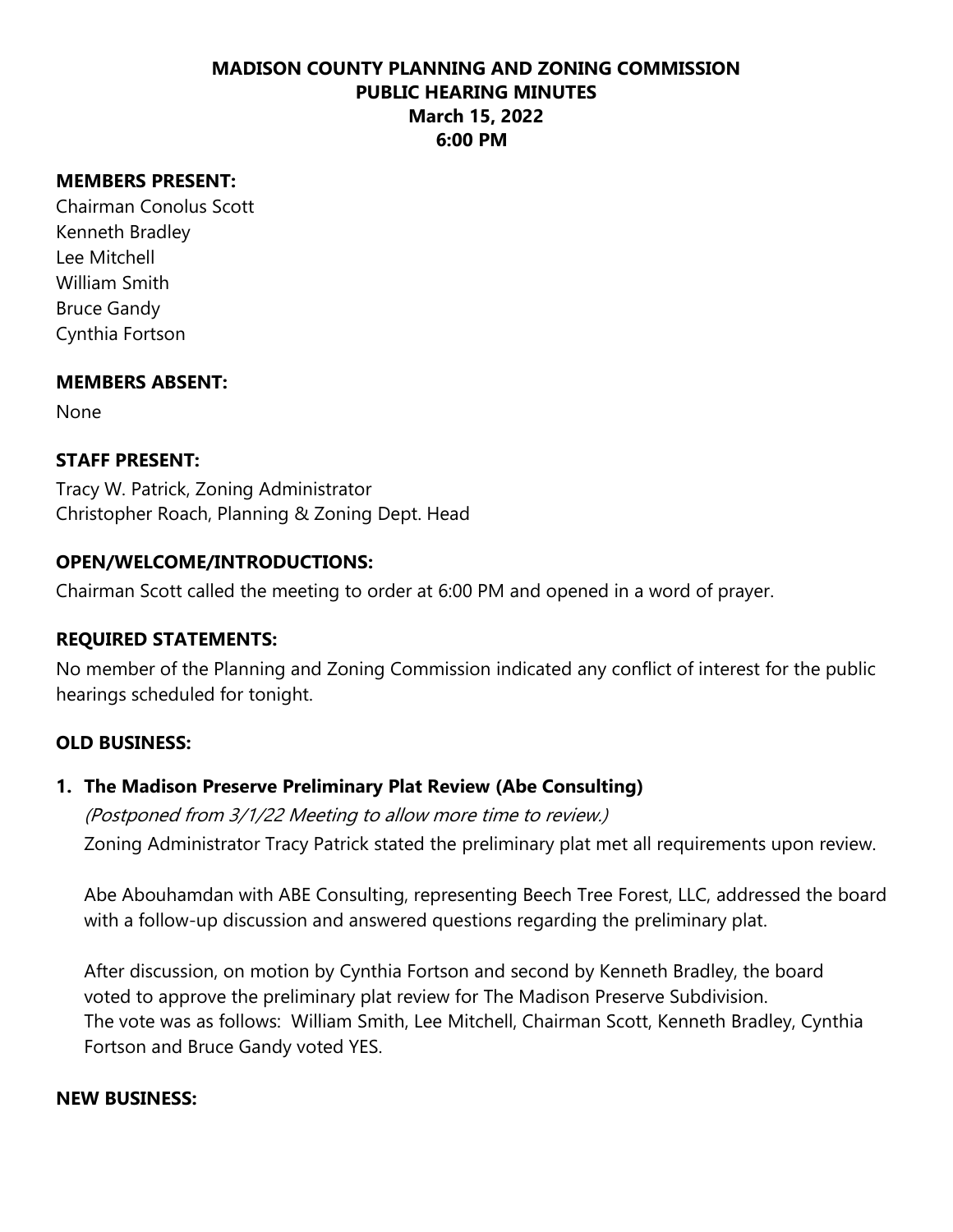## **2. PUBLIC HEARING ITEMS:**

**1.** The first public hearing was for **Mark Whitfield.** He is requesting to rezone his five acre property from A2 to RR to cut off two acres with existing home to sell. The remaining three acres will be used for pasture area and it adjoins property that he owns. The property is located at 1399 Neese Commerce Rd on map 0012 parcel 167 in **District 1.**

Zoning Administrator Tracy Patrick explained the rezone request.

Chairman Scott opened the public hearing.

Mark Whitfield addressed the board and stated his intentions for the request.

Chairman Scott asked if anyone would like to speak in favor of the request. No one came forward.

Chairman Scott asked if anyone would like to speak in opposition of the request. No one came forward.

Chairman Scott closed the public hearing and the floor was opened for discussion.

The board discussed the request and asked Mr. Whitfield if he would consider combining the remaining three acres to his adjoining A2 property instead. Mr. Whitfield agreed to the request.

The discussion was closed and a vote was taken.

On motion by Kenneth Bradley and second by William Smith, the board voted to approve the two acre portion of the property to be rezoned from A2 to RR, with the condition that the remaining three acres be combined with Mr. Whitfield's adjoining A2 property.

The vote was as follows: William Smith, Lee Mitchell, Chairman Scott, Kenneth Bradley, Cynthia Fortson, and Bruce Gandy voted YES.

**2.** The second public hearing was for **Jay and Hunter Pridgen with Capital Resource Management,** they are requesting to rezone their 17.83 acre property from A2 to R1 to subdivide into (11) 1.5 acre lots for a major subdivision. The property is located on Diamond Hill Colbert Rd on map 0058 parcel 047 in **District 5.**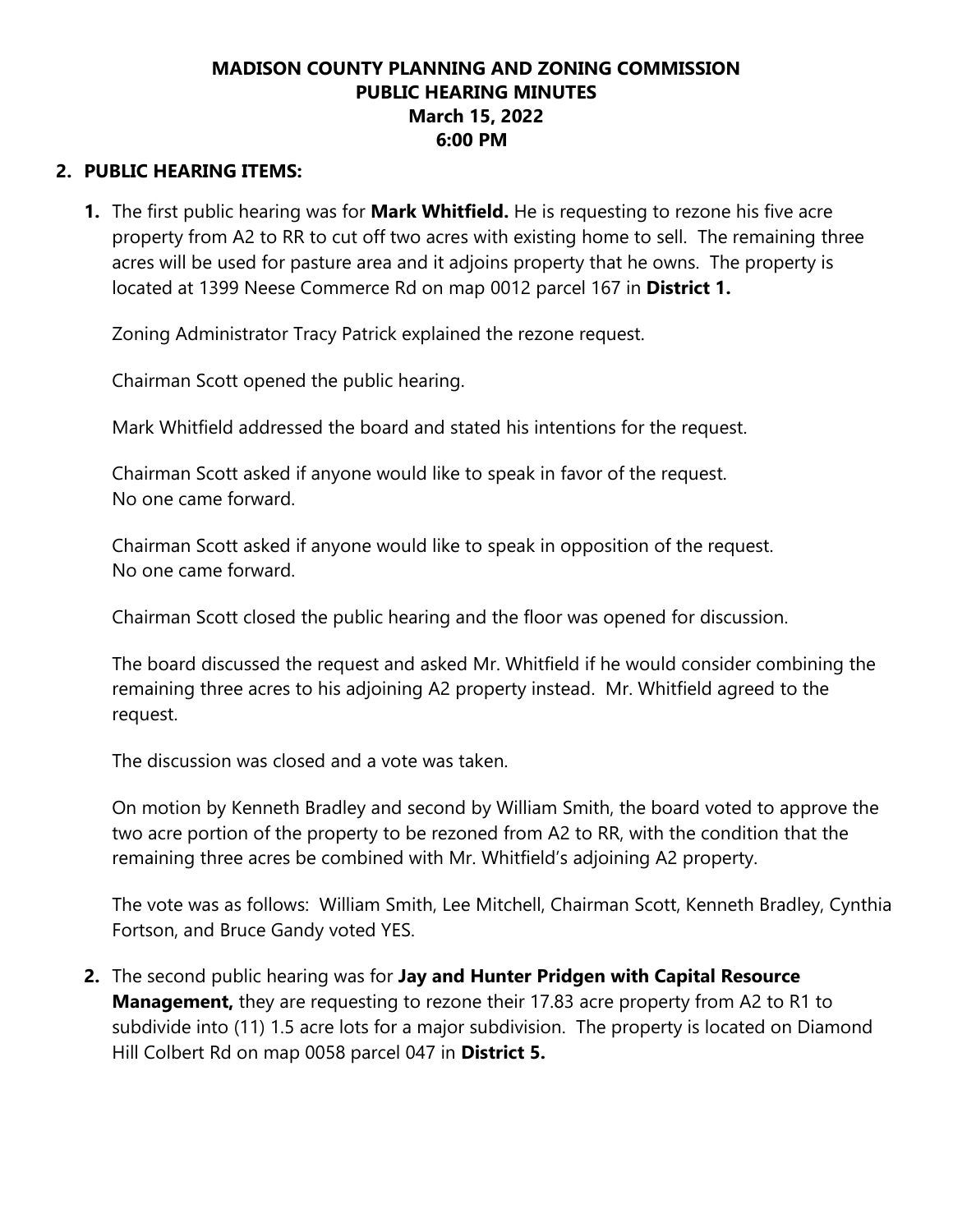Zoning Administrator Tracy Patrick explained the rezone request.

Chairman Scott opened the public hearing.

Hunter and Jay Pridgen addressed the board and stated their intentions for the request.

There was discussion.

Chairman Scott asked if anyone would like to speak in favor of the request.

Abe Abouhamdan came forward in support of the request.

Chairman Scott asked if anyone would like to speak in opposition of the request.

David Hazinski came forward and spoke in opposition to the request.

There was discussion between the board and Mr. Pridgen and specific concerns were addressed. The board proposed conditions to Mr. Pridgen and he was in agreement.

Chairman Scott closed the public hearing and the floor was opened for discussion.

The discussion was closed and a vote was taken.

On motion by Lee Mitchell and second by Bruce Gandy, the board voted to approve the request for the property to be rezoned from A2 to R1 with the following conditions:

- 1. The ongoing drainage issue at the entrance of Kaydence Springs Subdivision, previously developed by Mr. Pridgen, be completed and approved before the Board of Commissioners' Public Hearing meeting on April 4, 2022.
- 2. For each lot to have a hammerhead turnaround.
- 3. Recommend adding to the covenants that building standards must be adhered to.
- 4. Recommend adding to the covenants no overnight street parking.

On amended motion made by Lee Mitchell and second by Bruce Gandy, the board voted to approve the request for the property to be rezoned from A2 to R1 with the condition to include the covenants that apply must be met along with the following conditions: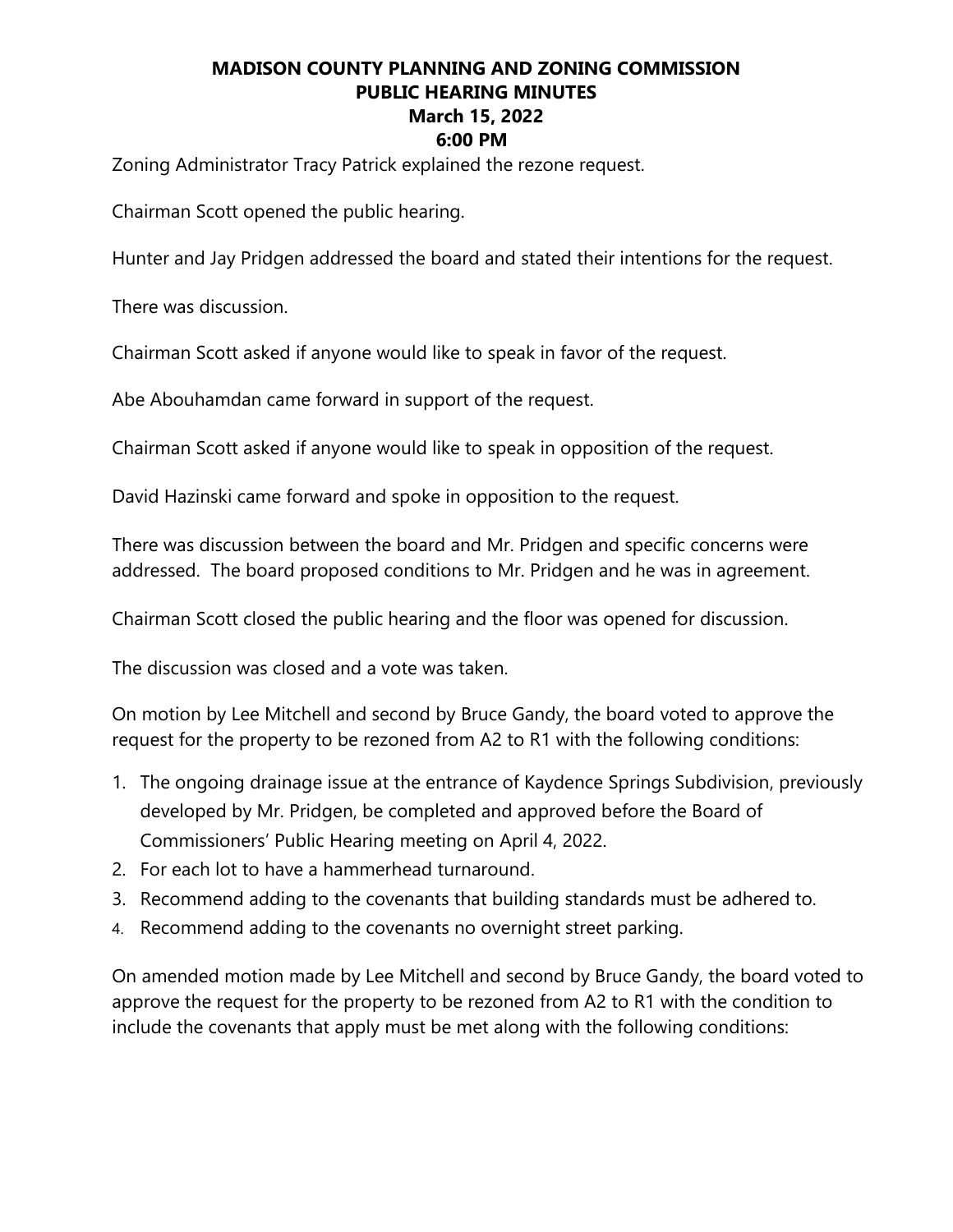- 1. The ongoing drainage issue at the entrance of Kaydence Springs Subdivision, previously developed by Mr. Pridgen, be completed and approved before the Board of Commissioners' Public Hearing meeting on April 4, 2022.
- 2. For each lot to have a hammerhead turnaround.
- 3. Recommend adding to the covenants that building standards must be adhered to.
- 4. Recommend adding to the covenants no overnight street parking.

The vote was as follows: William Smith, Lee Mitchell, Chairman Scott, Kenneth Bradley, Cynthia Fortson, and Bruce Gandy voted YES.

**3.** The third public hearing was for **Staci and Tommy Wilson**, they are requesting to rezone a portion of their 5.01 acre property from A2 to RR to cut off two acres with their home and have the remaining three acres be combined with the adjoining property of Staci's brother. The property is located on 1851 Jot Em Down Rd on map 0010 parcel 097 B in **District 1.**

Zoning Administrator Tracy Patrick explained the rezone request.

Chairman Scott opened the public hearing.

Applicant Todd Wood, Staci Wilson's brother, addressed the board and stated his intentions for the request.

Chairman Scott asked if anyone would like to speak in favor of the request. No one came forward.

Chairman Scott asked if anyone would like to speak in opposition of the request. No one came forward.

The board discussed the request and asked Mr. Wood if he would consider combining the remaining three acres to his adjoining A2 property.

Chairman Scott closed the public hearing and the floor was opened for discussion.

The discussion was closed and a vote was taken.

On motion by Cynthia Fortson and second by Lee Mitchell, the board voted to approve the two acre portion of the property to be rezoned from A2 to RR, with the condition that the remaining three acres be combined with Mr. Wood's adjoining A2 property.